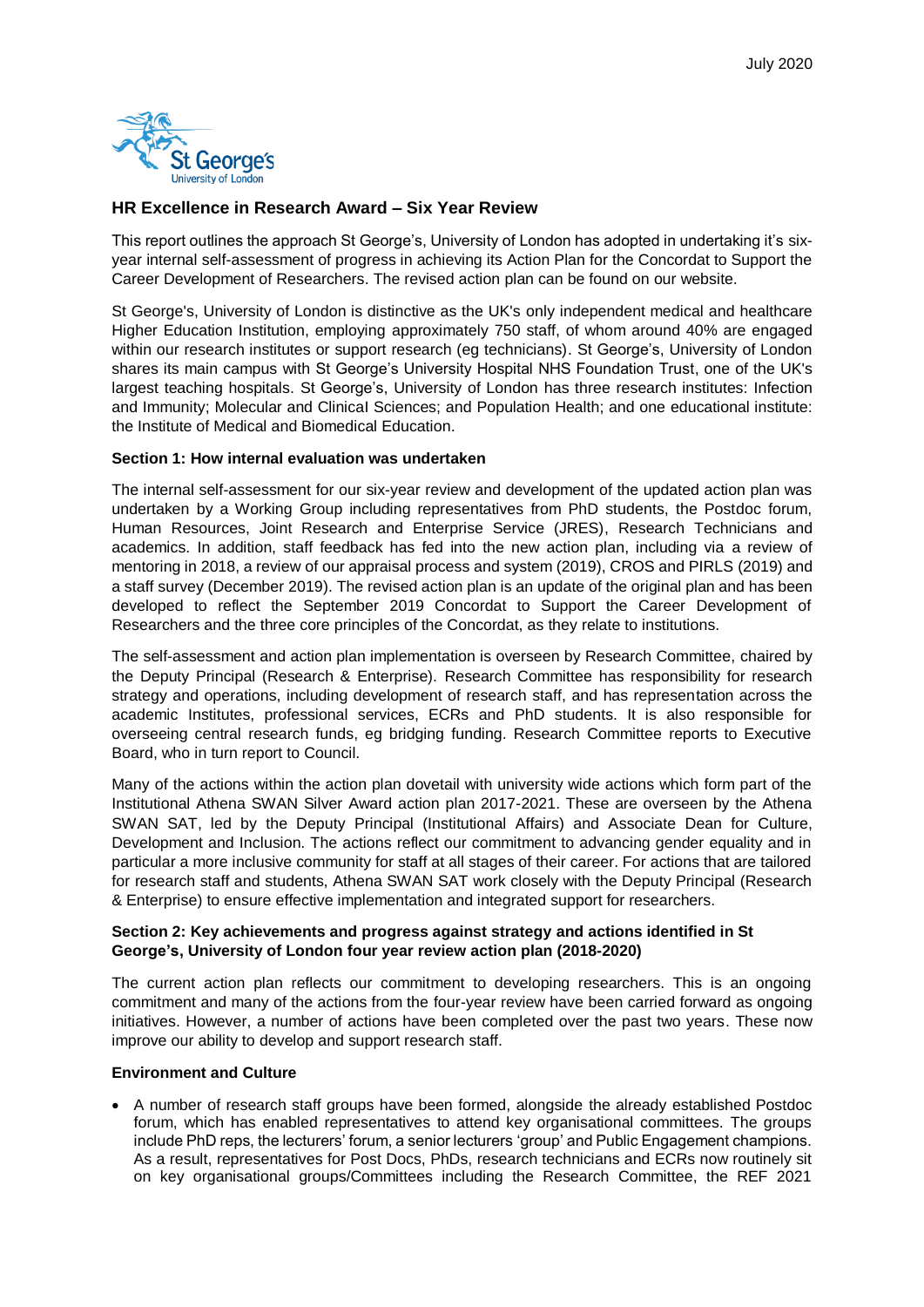Steering Executive, Athena SWAN SAT, Senate and HREIRA working group.

- St George's, University of London signed up to DORA in 2019, to embed the DORA principles as part of our ongoing commitment to researcher development. A new working group has been established representing all research institutes and career stages to provide overall strategy and leadership in the key implementation areas of recruitment, promotion and career-advancement policies and practices.
- We have improved the quality of our recruitment data, including EDI data, which has been made available for analysis in order to take timely action. For example, analysis of our recruitment data demonstrated that proportionately fewer BAME candidates were successful at the shortlisting stage. As a result, we have introduced anonymised sifting in add date.
- Demographic data reports now routinely include job roles, contract type, clinical status, and Institute affiliation as essential reporting metrics. Such reports are made available to management teams and enable them to highlight outliers or unexpected statistics.
- 20 of HR policies have been reviewed and updated, including in relation to flexible working (which includes case studies of successful flexible working), shared parental leave and for reasonable adjustments as a result of disability.
- The probation policy has been updated to include greater guidance around the mandatory training expected of new researchers when joining the university, for example with regard to health and safety and information governance.
- We have developed and grown the wellbeing and mental health offer, supporting staff and students in the workplace. Adult Mental Health First Aid awareness was delivered by Mental Health First Aid England and attended by 75 staff. 16 staff have also trained as Adult Mental Health First Aiders in 2019. We have ensured this wellbeing offer is aligned with other university wellbeing initiatives.

# **Employment**

- Monthly reports are sent to academic Institutes of fixed-term contract end dates so that preparation work can be undertaken to either move to permanency, extend or explore new funding opportunities. In addition, automatic email alerts have been created for managers of staff on a fixed-term contract reminding them of the contract end date at regular intervals. In our 2109 staff survey one response to the question "What is the best thing about working for St George's?" was "Management do their upmost to keep staff with short term contracts in post". However, this item remains on the action plan while the steps already taken continue to bed in.
- A review of bridging funds for researchers was completed in September 2019 by the Deputy Principal (Research and Enterprise). Requests are now more systematically considered and the funds are better advertised. Using the bridging fund scheme to support FTC researchers to apply for further funding and extend their employment has been successful and a high percentage of those supported go onto receive further research funding (up to75%) and employment at St George's, University of London (>60%). JRES are responsible for the bridging fund process and monitoring its usage.
- In addition, our fixed-term contract management guidance has been reviewed by the HEIRA working group with a view to ensure that it guides managers in considering permanency, where possible. Consultation with the unions has started on the new guidance but was interrupted by Covid-19.
- We have introduced a new starting salary policy with the aim of standardising starting pay and preventing pay gaps from being perpetuated on appointment.
- Following ongoing consultation, the ECR Induction day was reinvigorated and aimed at all new researchers not just ECRs. This includes induction for Postdocs and separately for lecturers, to include the specific requirements of their role.

# **Professional and Career Development**

- The changing research assessment environment prompted by DORA has and will have, a significant impact on researcher development to embed the principles in every day practice and researcher career progression pathways.
- Although there is more to do, some improvement has been seen in satisfaction rates of researchers with regard to access to training and development opportunities and career progression. The CROS survey of 2017 showed 78% satisfaction which increased to 88% in 2019, whereas PIRLs remained relatively stable at 88% in 2017 and 86% in 2019. CROS 2019 also showed 50% agree/strongly agreed in being treated fairly in relation to opportunities for promotion and progression. In addition, St George's, University of London committed to funding at least 5 places on the Aurora Leadership programme but increased that number in each of the last two years (7 in 2018/19 and 8 in 2019/20).